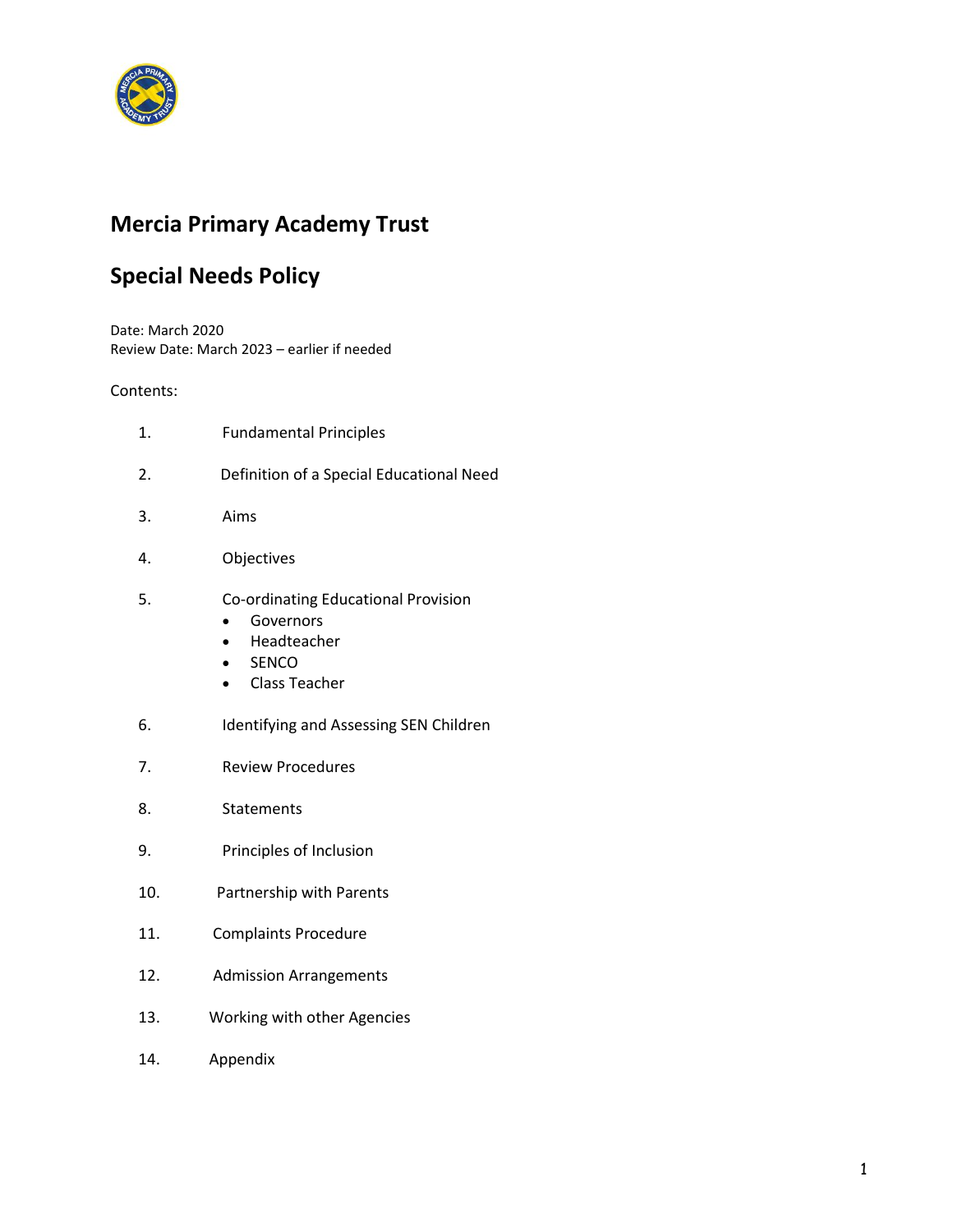## **FUNDAMENTAL PRINCIPLES**

Policy and practice at Mercia Primary Academy Trust reflects the principles outlined in the Code of Practice (2001) and pays due regard to Section 316A of the Education Act (1996), "Inclusive Schooling -Children with Special Educational Needs and Part 2 of the Special Educational Needs and Disability Act (2001). The Governors and Staff endorse the general principles outlined in the Code of Practice (2001) that: -

- A child with special educational needs should have their needs met
- The special educational needs of children will normally be met in mainstream schools or settings
- ◆ The views of the child should be sought and taken into account
- Parents have a vital role to play in supporting their child's education
- Children with special educational needs should be offered full access to a broad, balanced and relevant education, including an appropriate curriculum for the Foundation Stage and the National Curriculum.

### **WHAT IS A SPECIAL EDUCATIONAL NEED?**

A child has special educational needs if he or she has a learning difficulty which calls for special educational provision to be made for him or her.

A child has a learning difficulty if he or she:

- a) has a significantly greater difficulty in learning than the majority of children of the same age
- b) has a disability which either prevents or hinders the child from making use of educational facilities of a kind provided for children of the same age in schools within the area of the local education authority
- c) is under five and falls within the definition at a) or b) above or would do if special educational provision was not made for the child

Nationally, research has shown that at one time or another during their schooling, 20% of children will have a special educational need. It is our objective to give every child an equal opportunity and curriculum entitlement, wherever possible, within our school. For children with special needs, we should aim for them to follow the National Curriculum, as far as possible, at their own level and at their own pace. In some cases, it may be necessary for such children to receive extra help within the classroom or to be withdrawn.

Children may have a specific learning difficulty in one or more area or their needs may be more generalised. Their inability to learn at the 'normal' rate may also involve problems in the following categories:

- 1) Speech, Language, Communication
- 2) Learning, Cognition
- 3) Social, Behavioural, Emotional
- 4) Physical, Sensory

There may be a variety of reasons for a child's inability to progress, some of which we may need help from other professional agencies to deal with; it is our job as teachers to cope with the problems which present themselves to us in the classroom. Knowledge of a child's background is always useful to us and we must always take this into account.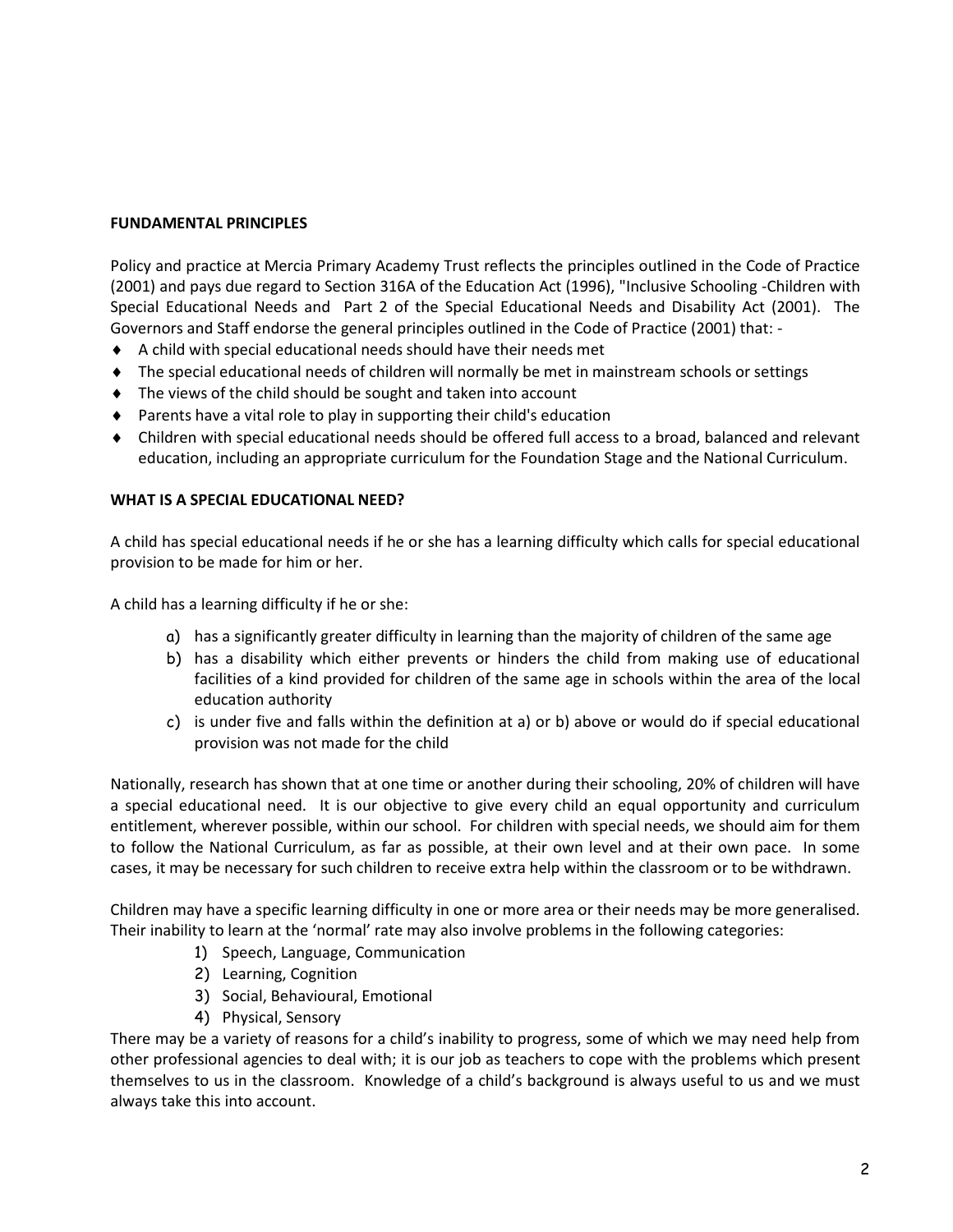# **AIMS**

- 1) To ensure that every child has an equal opportunity
- 2) To ensure that a child with special educational needs should have his/her needs met
- 3) To foster self-esteem and an enjoyment of learning, by recognising and praising success, whilst offering support in areas of weakness.
- 4) To work closely with parents, children and other agencies about the needs of pupils with special educational needs and maintain a multi-disciplinary approach to the resolution of issues
- 5) To ensure the views of the child should be sought and taken into account.

# **OBJECTIVES**

# **The school will endeavour to:**

- 1) provide a framework of appropriate screening and assessment resources that will enable staff to identify, at the earliest possible opportunity, all children with special educational needs
- 2) use consistent criteria to measure children's performance, identifying strengths and weaknesses, so that their rate of progress, over time, may be assessed
- 3) provide and deliver individual programmes of special needs support through the preparation of Individual Education Plans (IEP) and/or Individual Behaviour Plans (IBP) designed to meet each child's identified needs within the context of the whole curriculum
- 4) employ clear procedures, which will enable staff to monitor progress, and use agreed proformas for recording work with children with special educational needs
- 5) ensure staff recognise that there is a continuum of special needs support and to provide a structure by means of which outside agencies can be involved at the appropriate stage
- 6) establish procedures which enable staff to liaise with parents on a formal and informal basis

# **CO-ORDINATING EDUCATIONAL PROVISION**

# **Role of Governors:**

The Governing Body has appointed Nicola Taylor who has responsibility for Special Educational Needs. She liaises with the SENCO and monitors the school's work on behalf of children with special educational needs.

The Governing Body must

- do their best to ensure that the necessary provision is made for any pupil who has special educational needs
- ensure that, where the 'responsible person' the Headteacher or appropriate Governor has been informed by the LEA that a pupil has special educational needs, those needs are made known to all who are likely to teach him or her
- ensure that teachers in the school are aware of the importance of identifying, and providing for, those pupils who have special educational needs
- consult the LEA, as appropriate, and the governing bodies of other school, when it seems necessary or desirable in the interests of co-ordinated special educational provision in the area as a whole
- ensure that a pupil with special educational needs joins in the activities of the school together with pupils who do not have special educational needs, so far as it is reasonably practical and compatible with the child receiving the special educational provision their learning needs call for and the efficient education of the pupils with whom they are educated and the efficient use of resources
- report annually to parents on the implementation of the school's policy for pupils with special educational needs
- have regard to the Code of Practice when carrying out their duties toward all pupils with special educational needs.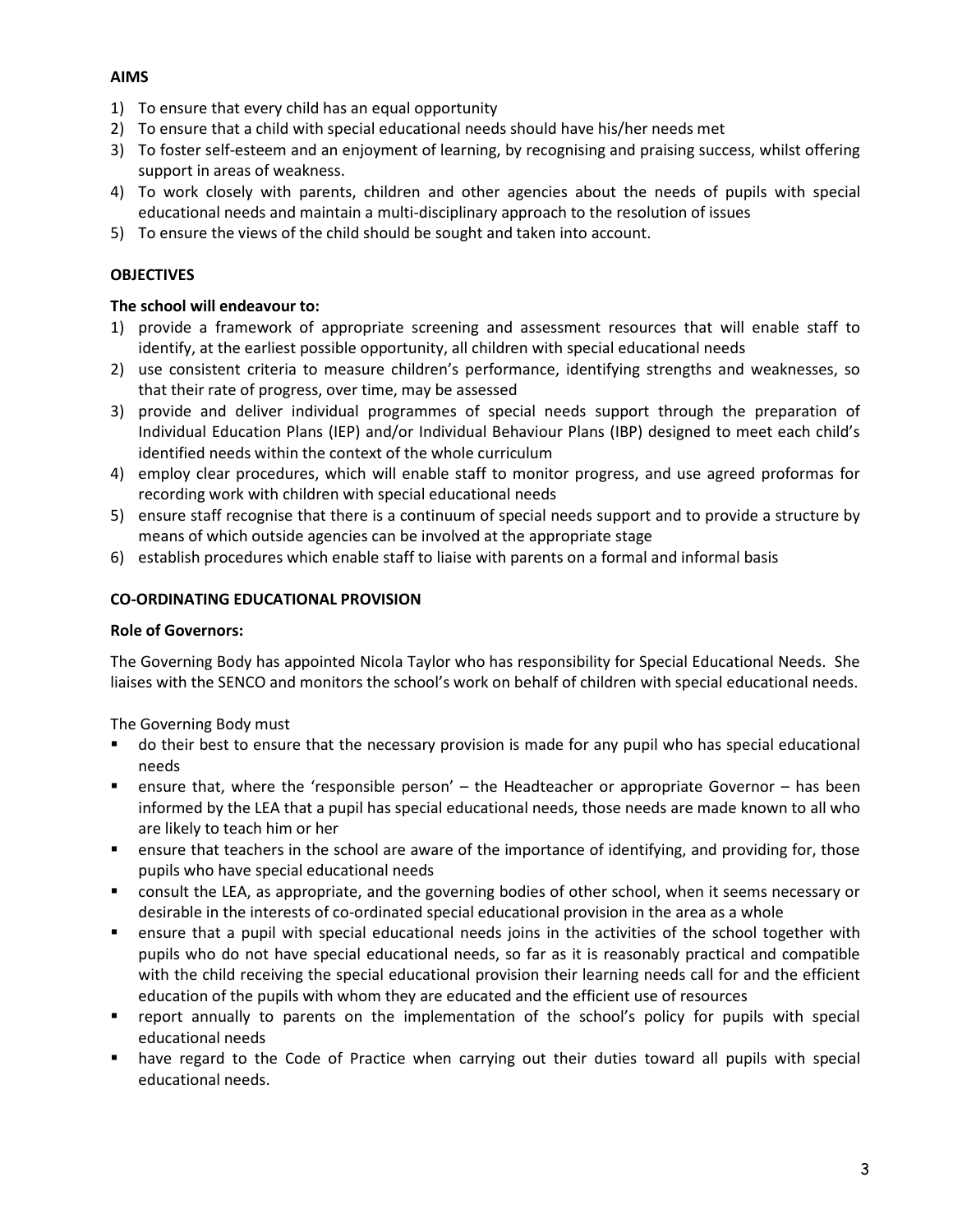## **Role of Senco**

## **The role involves –**

- the day to day operation of the school's Special Educational Needs Policy
- **I** liaising with and advising fellow teachers
- managing teaching assistants
- co-ordinating provision for children with special educational needs
- maintaining the Special Educational Needs register and overseeing the records on all pupils with special educational needs
- liaising with parents of children with special educational needs
- consulting with children and encourage participation in their progress
- contributing to the in-service training of staff
- liasing with external agencies including the educational psychology service and other support agencies, medical and social services and voluntary bodies
- **EXEC** keeping the governing body informed

### **Records**

- **•** record keeping and updating
- keeping an up-to-date list of all children identified with special educational needs
- **EXECT** beeping a file on information and completed paperwork on all special educational needs children in the Foundation Stage, and Key Stages 1 and 2
- keeping a note of all meeting with parents, class teachers, educational psychologists and other agencies appertaining to individual children
- **EXECT** keeping a check on review dates for the various stages
- ensuring that the annual review for Statemented children are carried out at the appropriate times
- ensuring that the annual review for CAFs (Common Assessment Framework) are carried out at the appropriate times

# **Identification**

• helping staff identify children with special educational needs and offering advice or testing where appropriate, stressing the need for importance of early identification

# **Staff Support**

- meeting with every member of staff, with special educational needs children, on a termly basis, or more frequently if necessary
- helping to write and update IEPs and provision mapping
- **a** advising on appropriate classroom techniques
- **providing resources**
- help with producing, monitoring and completing procedures and paperwork
- advising welfare assistants working with statemented pupils
- helping to timetable ancillary help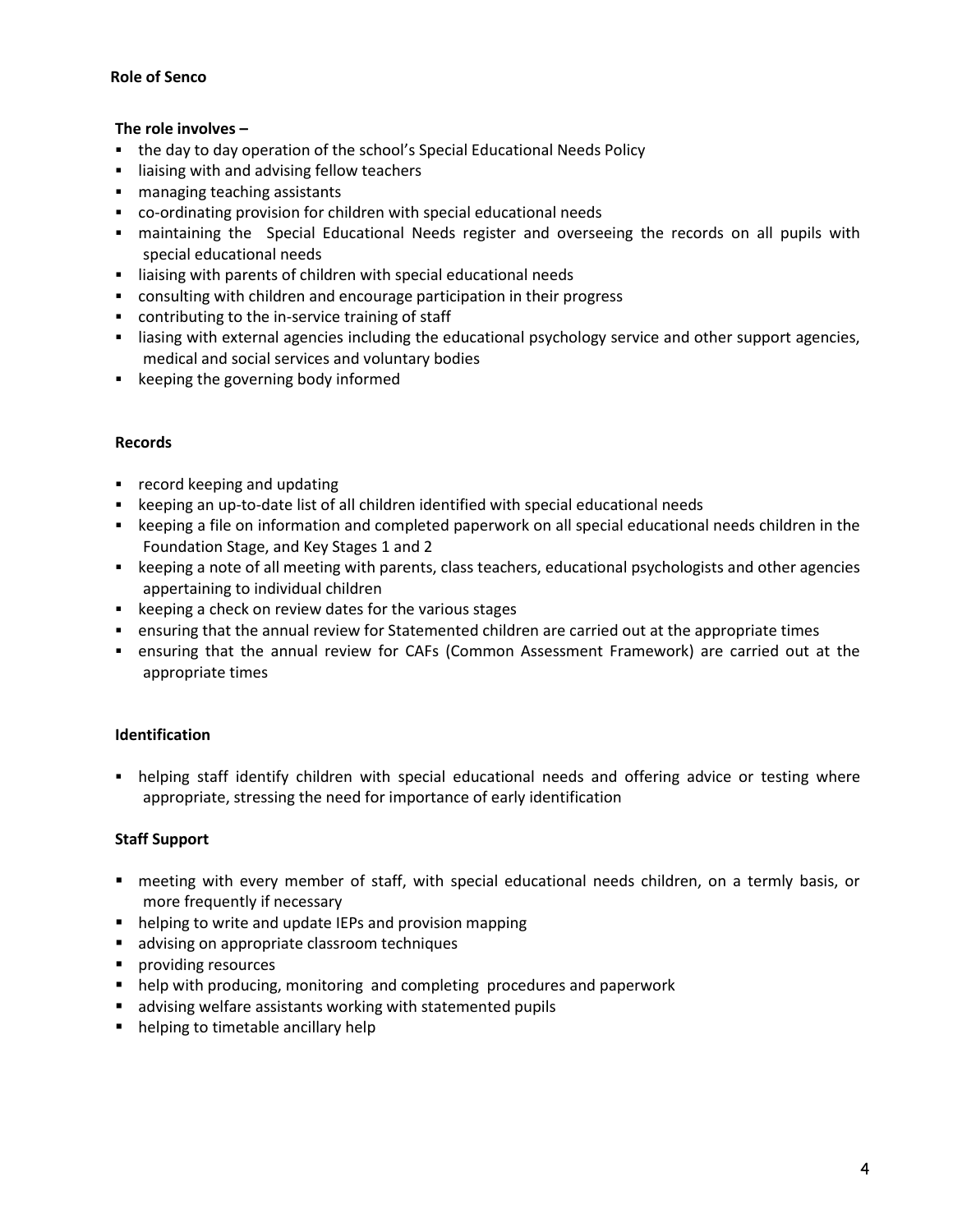### **Resources**

- **Peroviding and updating resources for pupils and staff**
- disseminating information on current practice and expertise in the field of special educational needs

### **Liaison with**

- teachers
- parents
- outside agencies
- SENCOs in the Cluster
- Governor with responsibility for special educational needs

### **Role of Class Teacher:**

- provision for children with special educational needs which match the nature of their needs
- careful, regular recording of the nature of a child's special educational needs, the action taken and the outcomes
- understanding of the idea of 'Graduated Response'
- making full use of available classroom and school resources before calling upon outside resources and agencies
- awareness and adherence to the 'Model of Action and Intervention' (see following page)

### **MODEL OF ACTION AND INTERVENTION**

- Monitoring children in the lower average range, and/or children demonstrating mild behaviour problems, and ensuring support is given to enable them to make progress.
- Ensuring planning is FLEXIBLE in order to recognise children as individuals and to ensure progression, relevance and differentiation for all children.
- Careful monitoring and production of IEPs and IBPs with the involvement of children, parents and the SENCO.
- Working with other agencies who become involved in the process of supporting the needs of the individual.

This involves:

- gathering information about the child and making an initial assessment of the child's special educational needs
- consulting the child and the child's parents/guardians
- providing special help within the normal curriculum framework, exploring ways in which increased differentiation of classroom work might better meet the needs of the individual child
- managing teaching assistants to enhance the child's learning
- **n** monitoring and reviewing the child's progress
- notifying the SENCO regarding the above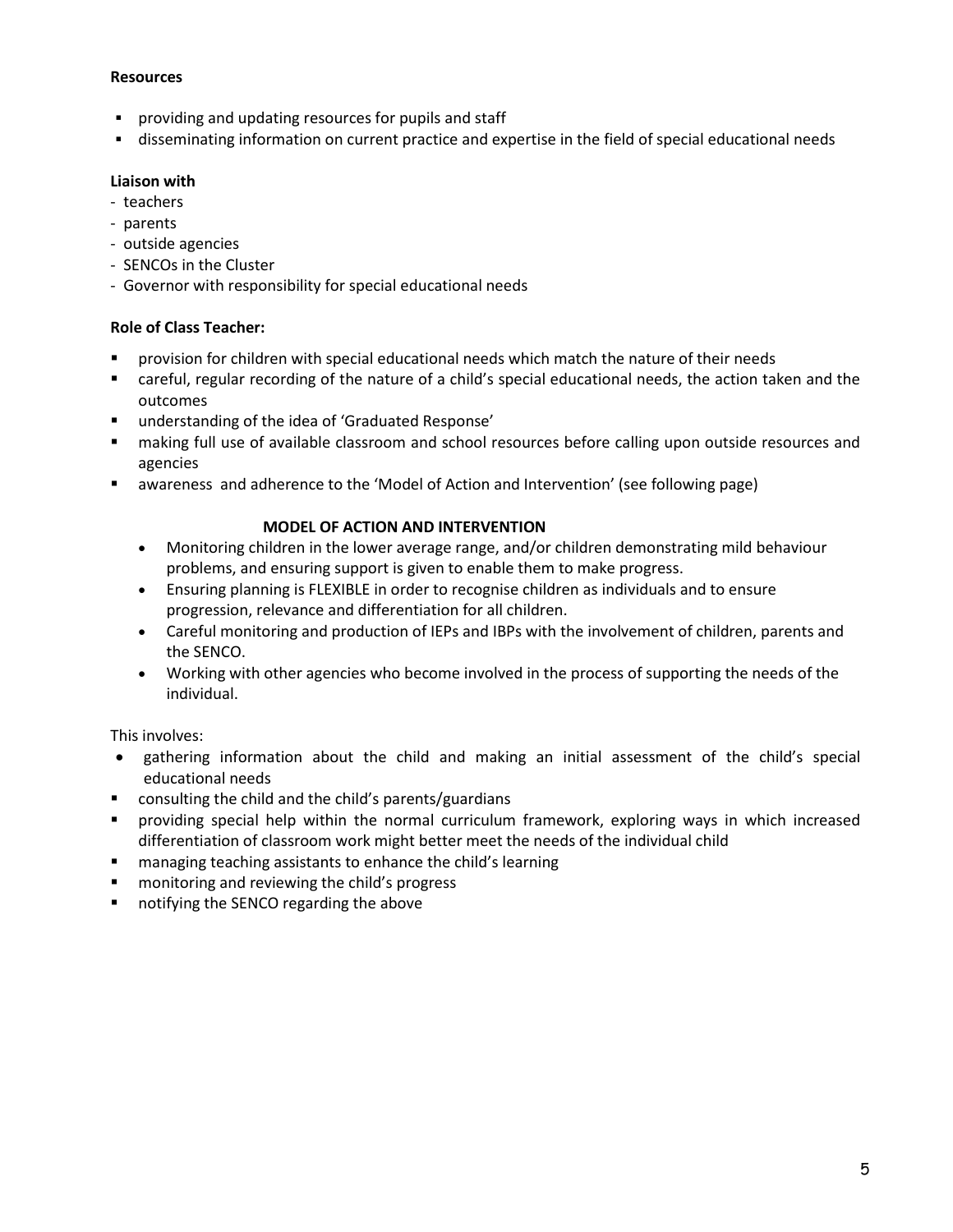#### **IDENTIFYING AND ASSESSING SPECIAL EDUCATIONAL NEEDS CHILDREN**

Children are assessed in a general way from the moment they enter school, whether in the nursery, reception classes or other entry point. They should be given a suitable time to settle into the school routine and become familiar with methods of teaching. However, class teachers should share concerns about a child's rate of learning or ability to integrate, as soon as possible to the SENCO. EYFS profile assessments should also be used to identify any problem areas in the reception year.

The sooner a child is identified as having a learning difficulty the better, particularly where there is a problem serious enough to require intervention from an outside agency.

Some children with special educational needs are known to the school prior to school entry and their problems will be discussed with the Headteacher before they begin so that they can be catered for appropriately.

### **The class teacher should employ a variety of methods to assess a child's progress including:**

- a) Observations where a child is gauged against the general progress of the class usually in terms of Literacy and Numeracy but he/she can also be observed in other subject areas. Observations can compare how a child behaves/performs in relation to his peers as a member of the class, within a group or as an individual. They can be made within the classroom situation or elsewhere around the school including during PE, in the dining hall or in the playground.
- b) Questioning and discussion in a 1-1 or classroom situation
- c) Marking written assignments against the class average and National average bench marks
- d) Assessments made prior to setting targets, e.g. in Reading, Writing, Number, Shape, Space and Measures, and at the end of units of work (formative and summative)
- e) Standardised testing including SATs
- f) Ongoing discussions with:
- g) parents/guardians about any problems occurring at home which may have a bearing on schooling and provide valuable insight to members of staff

previous schools/placements - reports/comments/test results and concerns

h) medical practitioners – regarding any medical problems which may affect learning

\*\* Teachers should always remember to check on a child's hearing and sight, if problems arise, as the child may be experiencing difficulties which have not previously been picked up. It should be noted that such problems can develop at any time\*\*

When Special Needs are identified, teachers will refer to Mrs Booth or Mrs Meah and ensure that parents are advised of any concerns at the outset. Children will be assessed by teachers and other agencies including Special Educational Needs Support Service teachers if appropriate. The school will be responsible for maintaining the provision and review procedures.

### **REVIEW PROCEDURES**

Children with an IEP are reviewed at termly intervals. Those involved could include the class teacher, SENCO, parents, child, ancillary help, Educational Psychologist, Speech Therapist, etc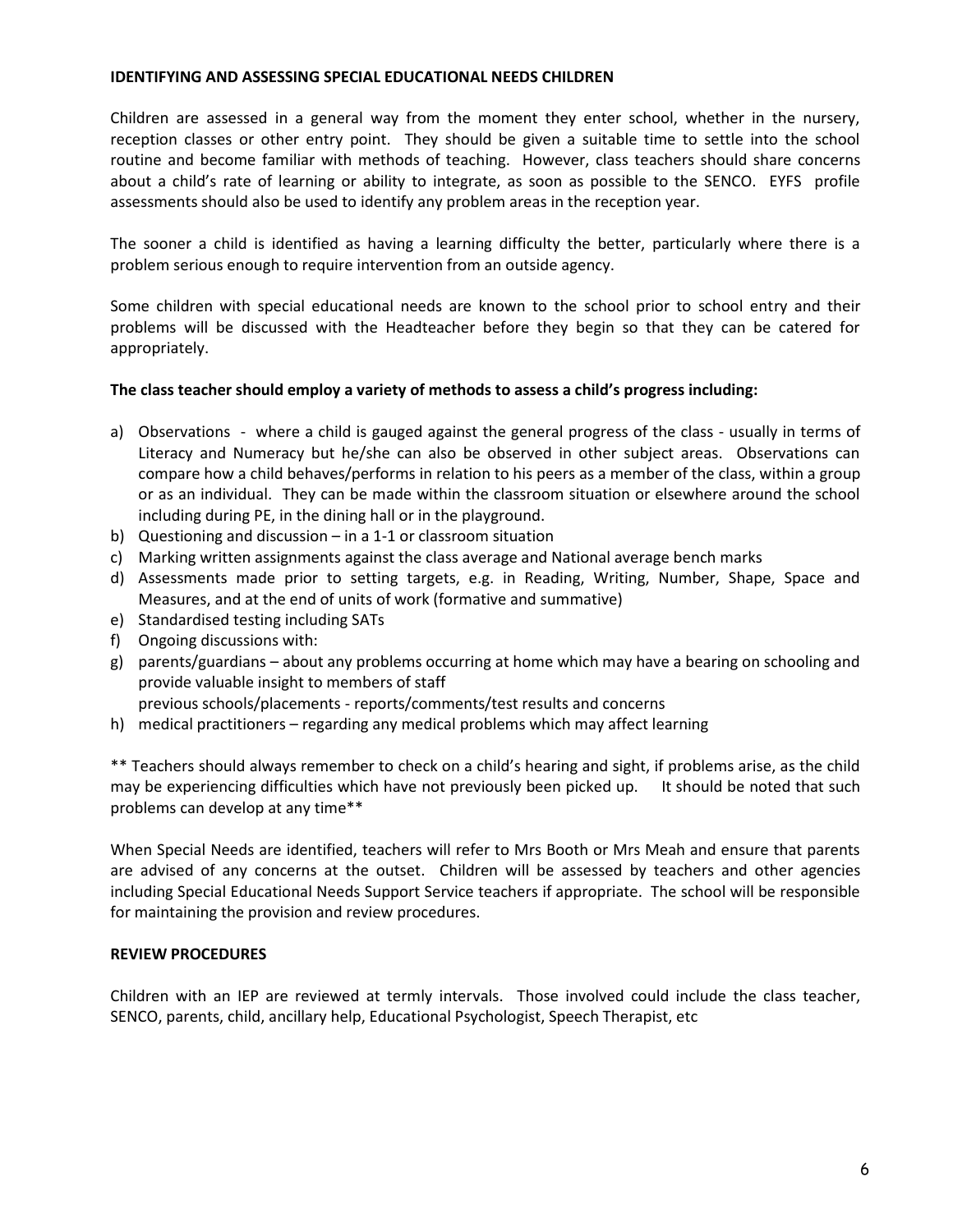### **STATEMENTS**

After review, if a child has been assessed as not having made any progress, they will be referred to the SEN Co-ordinator who will decide, based on agreed criteria, whether the child will be assessed by the Educational Psychologist for statementing. This assessment will require a great deal of evidence.

If a formal request for a statutory assessment is refused by the L.E.A. parents have the right of appeal to the SEN Tribunal. The LEA has a duty to ensure that parents are informed of their rights to appeal and also of the time limits involved if lodging an appeal.

#### **PRINCIPLES OF INCLUSION**

The principle of inclusion is to ensure that measures are in place for the provision of a broad and balanced

curriculum for all children. It involves:

- 1) Setting suitable learning challenges
- 2) Responding to pupil's diverse learning needs
- 3) Overcoming potential barriers to learning
- 4) Assessment of individuals and groups

Measures to ensure integration within the school as a whole include encouraging and supporting pupils to:

- participate in extra curricular/ social activities
- undertake roles and positions of responsibility
- **•** promote the school community identity

Children with special educational needs are taught within mixed ability classes and grouped as deemed appropriate by the class teacher. Those with a Statement of Educational Needs might have a teaching assistant assigned to them. They are thus integrated in every way, in all subjects, with differentiated work where appropriate, and closely monitored in order to chart their progress efficiently.

#### **PARTNERSHIP WITH PARENTS**

- The aim of the school is for staff to work in partnership with parents in order to help a child overcome difficulties
- Parents are kept informed about progress informally and formally; informally when they deliver and collect their children, etc and formally at parents evenings, by letter, by specific invitation into the school
- they are kept informed by the Headteacher, class teacher, SENCO, SENSS, Educational Psychologist and other external agencies
- parents are encouraged and informed how to help their children at home in conjunction with work being done at school
- in some instances, help is initiated by parents from an external agency and the school co-operates in any way appropriate with such an agency
- parents are kept informed at every juncture in the Stages of Special Educational Need, up to and beyond Statementing

#### **COMPLAINTS PROCEDURE**

Any complaint is dealt with sensitively and promptly:

1) The initial point of contact is the child's class teacher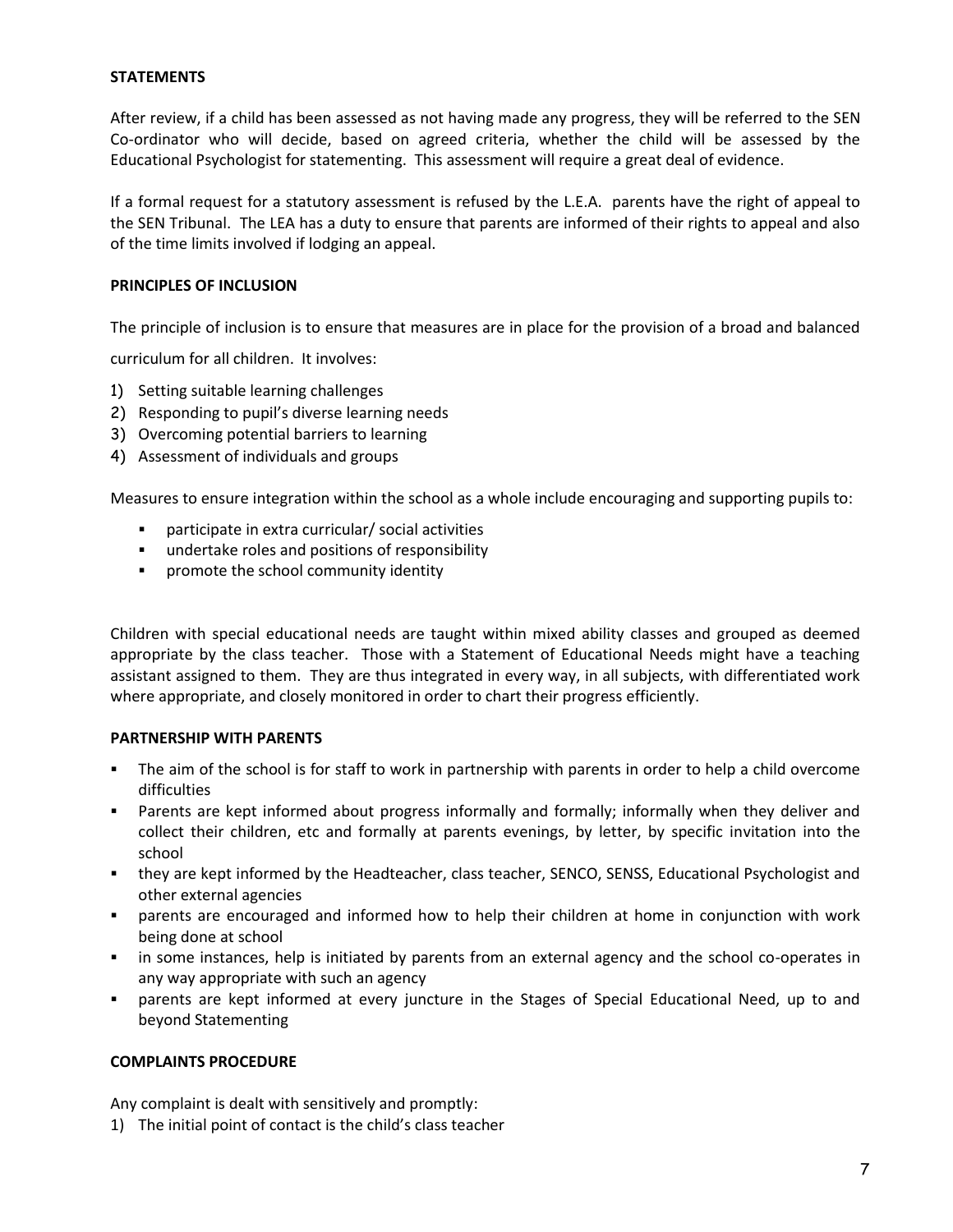- 2) Appointments may also be made with the SENCO.
- 3) The Executive Headteacher can also be contacted.
- 4) If any person feels that their complaint has not been dealt with adequately by the school staff, they are able to contact the Governor who covers the Special Educational Needs framework, who will then report their concerns to the Governing Body.
- 5) In addition the Local Education Authority provides a disagreement resolution service, telephone number on display in the entrance hall.

### **ADMISSION ARRANGEMENTS**

Children with special educational needs, like other children, are admitted to Mercia Primary Academy Trust after consultation between parents, setting leader/manager and the key worker.

### **OUTSIDE AGENCIES**

The school works in close partnership with the Local Education Authority, health and social services and local and national voluntary organisations as appropriate. The school recognises the important role to be made by outside agencies in helping schools to identify, assess and make provision for pupils with special educational

#### **APPENDIX**

The 'Stages' explained

Children are monitored, evaluated and assessed in accordance with the normal school procedures. At this point all children are deemed to be progressing at levels within acceptable parameters of the group

### **SCHOOL ACTION**

If a child is exhibiting signs that he or she is not developing within the acceptable parameters; academically, behaviourally, emotionally, physically, or with communication, then that child may have a special educational need.

At this stage the parents should be informed that the school has concerns about the child

Work will be differentiated for the child or group of children who are of a similar level. This differentiation is over and above what normally happens as part of the normal day to day classroom planning

An IEP will be written for the child, or group, giving narrow, specific targets for development

## **SCHOOL ACTION PLUS**

A child moves to School Action Plus when *any* outside agencies are called in to assess the child in any way